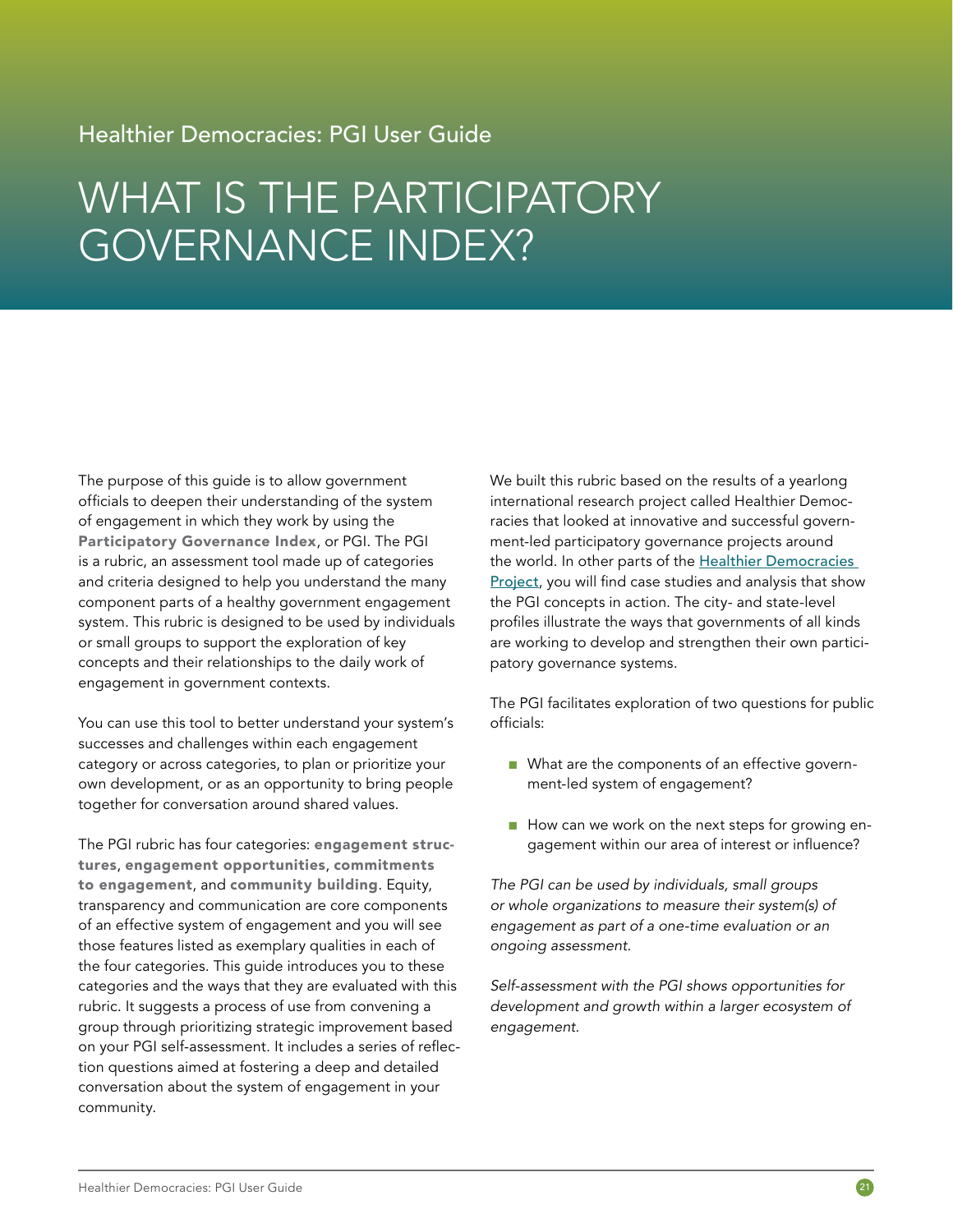### **What Is a System of Engagement?**

Research in the Healthier Democracies Project provided a rich body of evidence to support what many of us probably already know: successful engagement work does not happen in isolation. Rather, effective public engagement emerges through a network of structures, policies, plans and commitments built and sustained by a wide range of stakeholders.

A system of engagement depends on these structures, opportunities, networks and stakeholders. An effective system of government engagement includes evidence of strong and sustained commitments to engagement structures, values, opportunities and communities. The result of a healthy system of engagement is a concept that we're calling participatory governance. While it can take many forms, participatory governance is the collaboration of official systems and structures with public input and feedback, resulting in more effective policy making, greater trust between government and residents and healthier democracies.

The PGI uses these four categories to illuminate the components of a system of engagement:



Engagement structures: patterned or organized opportunities for engagement that support cross-sector and government-community collaborations



Commitment to engagement: investment in engagement as a core value that guides efforts to promote participation



Opportunities for engagement: participation that is normalized and embedded into decision-making and that guides citizen-centered governance strategies



Community building: engagement processes that foster meaningful connections between and within communities

These categories are presented in the PGI as independent variables for the ease of scoring. However, we realize that there is overlap between these concepts. As you work through the PGI, make note of the places where you find connections that show continuity of success or persistent challenges across categories in your work.

### **How to Read the PGI**

Category: The PGI has four categories: Structures for Engagement, Commitments to Engagement, Opportunities for Engagement, and Community Building. Category names and definitions are indicated in the left column of the PGI.

Criteria: Each category is made up of a range of criteria. The example below, Community Building, has two criteria for your consideration: 1) empowerment and community connections, and 2) hubs and infrastructure. A definition can be found under each criteria category.

Guidelines: The guidelines provide a range of descriptions of what the criteria may look like in action in your community. The guidelines are structured to help you think about where specific strengths and opportunities for growth exist in each category.

Assessment: Each guideline is matched with a corresponding assessment, seen in the final column. For example, if your community's work in "empowerment and community connections" most aligns with the middle guideline, your assessment in that category would be "established."

We chose the assessment categories of "emergent," "established," and "exemplary" as a way of acknowledging the developmental process of building a healthier democracy. Though all assessments are inherently evaluative, this range is designed to show users of the PGI the value inherent in each of these categories, as well as to point to a way forward in their work to improve their participatory governance.

Equity, Transparency, and Communication: As you work through the categories of the PGI, you might notice some common themes, such as equity, transparency and communication. These similarities are intentional. Research in the Healthier Democracies Project showed them to be key features of successful participatory governance in every category. We have embedded them in the tool to illustrate the ways these ideas function in different parts of the system of engagement and encourage you to think about specific challenges or successes you've faced with equity, transparency, and communication as you work through your own self-assessment.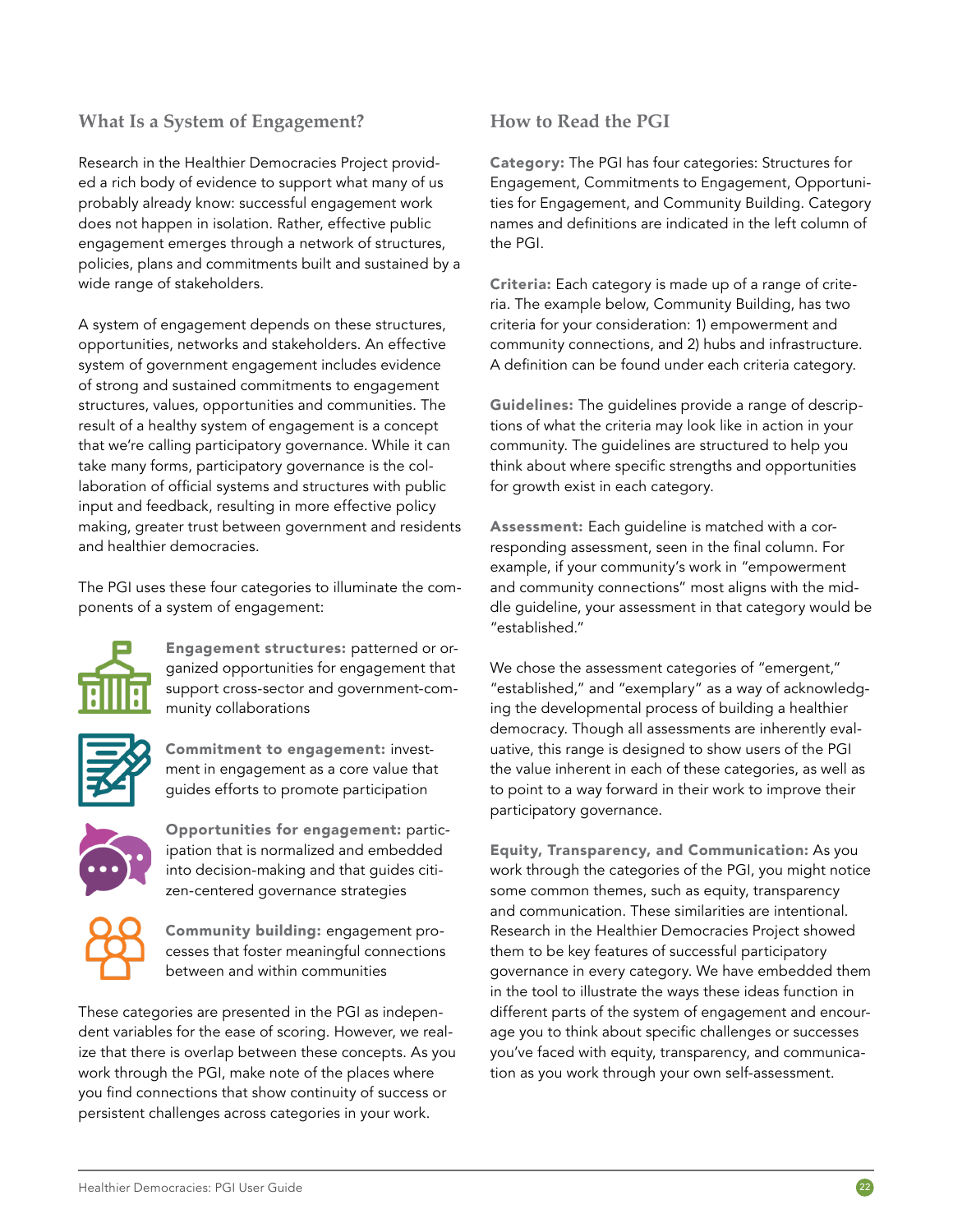### **How to Use the PGI with Your Team**

### CONVENE

Bring together a group of people who are interested in learning more about participatory governance in your local, regional or state system. If you plan to work through the whole PGI, we suggest you set aside 2 hours for the self-assessment process. You may also choose to divide the work between teams, with smaller groups meeting to discuss each category before bringing the findings together for a cumulative reflection.

### READ

Orient yourselves to the PGI's key concepts (systems of engagement and participatory governance) and the 4 categories that the tool uses to measure those concepts (Engagement Structures, Commitment to Engagement, Opportunities for Engagement, and Community Building).

The Healthier Democracies Project's Lessons Learned document is organized according to the categories of the PGI and shows the evidence used to build the assessment. It links these categories to specific examples in our 15 case studies of local, regional and state-level government-led participatory engagement efforts around the world and can orient you to these concepts in action.

### **REFLECT**

Work through the categories of the PGI together. Consider the content in relation to your own work and the work of your government. Use the reflection questions to guide your conversation and inquiry.

Take notes. Though the PGI itself will only yield category scores, the rich conversation and discussion that will result from your reflection process will contain essential information for communicating your results to others and building a plan for what's next after you're done with scoring.

### EVALUATE

Look at your self-assessment scores. How healthy is your system of engagement? What do you think about your ranking? How do you feel about the results? What surprised you most? What most excited you?

The purpose of scoring a rubric is to identify successes and challenges in your system of engagement. At Healthier Democracies, we think of this as a formative assessment – a tool designed to highlight areas for celebration (your "exemplary" categories), as well as to illuminate opportunities for growth and improvement (your "emergent" or "established" categories). Formative assessments should inform future practice.

Start with the group who scored the PGI. What can and will you do now that you know what you know?

### CONNECT & CONTINUE

Once you've scored your PGI and established your team's next priorities, it's time to bring the information to other stakeholders. Identify a group of people who you think would benefit from learning more about what you've found, or who might have more or different information to contribute to the self-assessment or the prioritization of its results.

Together, make a plan. What action steps, small or large, emerged from the PGI scoring process that require a larger group or a more coordinated effort? What changes can you make immediately to improve your participatory governance? What longer-term goals do you want to prioritize, and what is the first step in moving toward those goals?

### CLOSING

Thank you for your investment in evaluating and improving participatory governance. As you work toward building a healthier democracy in your community, we encourage you to be in touch. The Healthier Democracies Project and Public Agenda are interested in learning more about your experience with the PGI, as well as the work that emerges from this self-reflection. Please contact us [in this way].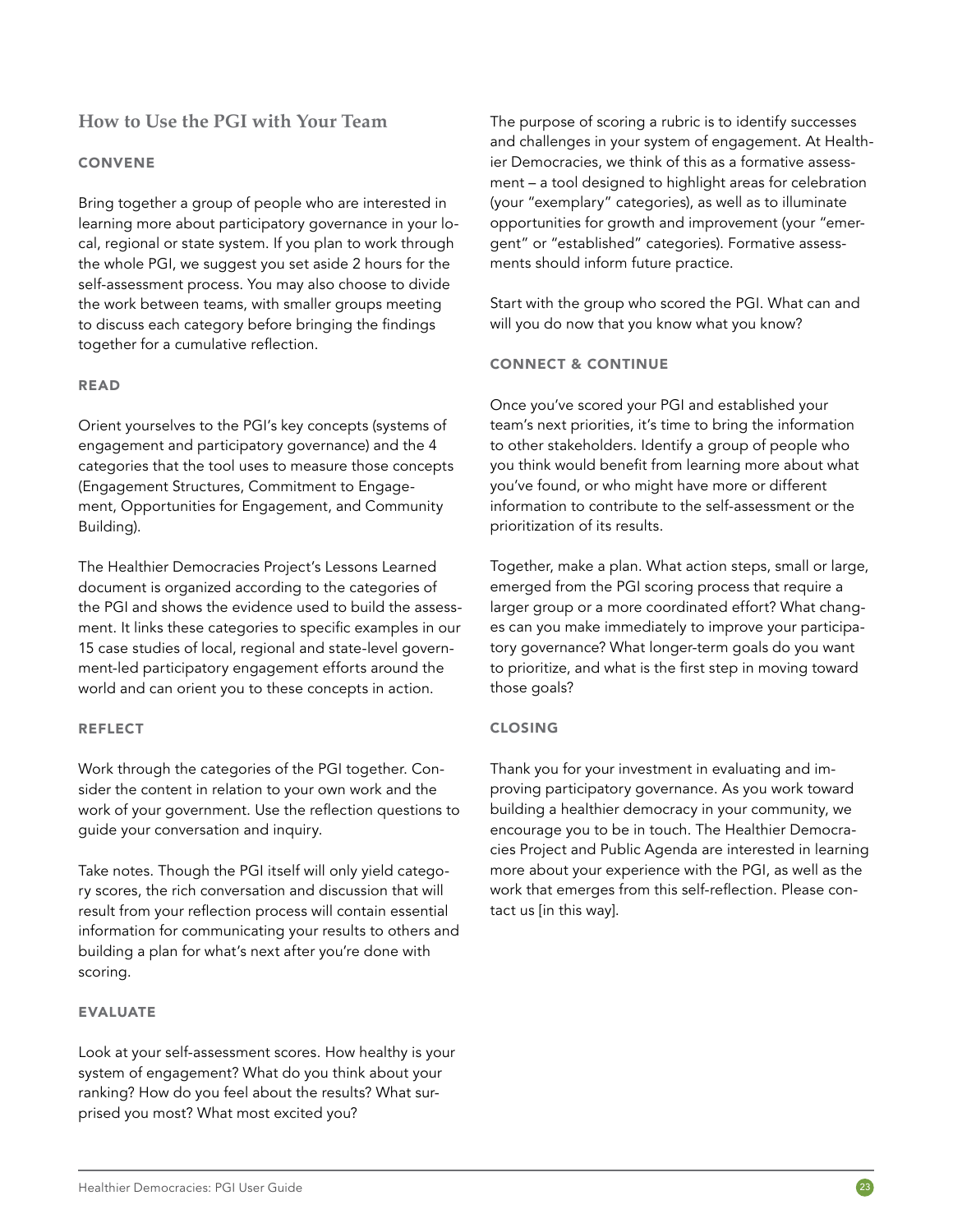

| <b>CATEGORY</b>                                                                                                                                                                              | <b>CRITERIA</b>                                                                                                                                                | <b>GUIDELINES</b>                                                                                                                                                                                                                                                                                                                                                                                                    | ASSESSMENT  |
|----------------------------------------------------------------------------------------------------------------------------------------------------------------------------------------------|----------------------------------------------------------------------------------------------------------------------------------------------------------------|----------------------------------------------------------------------------------------------------------------------------------------------------------------------------------------------------------------------------------------------------------------------------------------------------------------------------------------------------------------------------------------------------------------------|-------------|
|                                                                                                                                                                                              | Government<br>Infrastructure for<br><b>Collaboration</b><br>Instances<br>and channels<br>for effective<br>and inclusive<br>participation                       | There are many structures (e.g., councils, committees and/or digital platforms) that allow government<br>and citizens to collaboratively shape decisions, process information and listen to each other.                                                                                                                                                                                                              | Exemplary   |
|                                                                                                                                                                                              |                                                                                                                                                                | There are some structures (e.g., councils, committees and/or digital platforms) that allow government<br>and citizens to collaboratively shape decisions, process information and listen to each other. They do<br>not always operate as intended.                                                                                                                                                                   | Established |
|                                                                                                                                                                                              |                                                                                                                                                                | There are few structures (e.g., councils, committees and/or digital platforms) that allow government<br>and citizens to collaboratively shape decisions, process information and listen to each other. These<br>structures might be limited in their ability to create authentic, meaningful opportunities for engagement.                                                                                           | Emergent    |
|                                                                                                                                                                                              | <b>Cross-Sector</b><br>Collaboration<br>Government                                                                                                             | Government provides meaningful opportunities for interaction and collaboration across differences,<br>including across sectors (e.g., different agencies and departments); across communities, civil society<br>and government; and among a diversity of groups (e.g., race, age, gender, cultural background,<br>politics, etc.).                                                                                   | Exemplary   |
| <b>STRUCTURES FOR</b><br><b>ENGAGEMENT</b><br>Patterned or<br>organized<br>opportunities<br>for engagement<br>that support<br>cross-sector<br>and institution-<br>community<br>collaboration | encourages<br>multiple sectors<br>and agents to<br>collaborate and<br>represent the<br>demographic and<br>cross-sectoral<br>diversity of the city<br>or region | Government provides some opportunities for interaction and collaboration across differences, including Established<br>across sectors (e.g., different agencies and departments); across communities, civil society and<br>government; or among a diversity of groups (e.g., race, age, gender, cultural background, politics, etc.).                                                                                 |             |
|                                                                                                                                                                                              |                                                                                                                                                                | Government provides few opportunities for interaction and collaboration across differences, including<br>across sectors (e.g., different agencies and departments); across communities, civil society and<br>government; or among a diversity of groups (e.g., race, age, gender, cultural background, politics, etc.).<br>These opportunities tend to attract like-minded groups or the same people time and again. | Emergent    |
|                                                                                                                                                                                              | Online and<br><b>Technology-Based</b><br>Participation                                                                                                         | Government provides a range of technological options (e.g., website, apps, videos, etc.) to facilitate<br>the public's participation in making decisions. Tech-based participation can also impact a variety of<br>decision-making processes and stages (e.g., agenda setting, design, decision-making, implementation,<br>evaluation, etc.).                                                                        | Exemplary   |
|                                                                                                                                                                                              | Deployment of<br>ICTs to engage<br>citizens or amplify<br>existing channels<br>with capacity for<br>shared decision-<br>making and/or<br>policy impact         | Government provides some technological options (e.g., website, apps, videos, etc.) to facilitate the<br>public's participation in making decisions. Tech-based participation can be limited to only some<br>aspects of decision-making processes (e.g., agenda setting, design, decision-making, implementation,<br>evaluation, etc.).                                                                               | Established |
|                                                                                                                                                                                              |                                                                                                                                                                | Government occasionally provides technological options (e.g., website, apps, videos, etc.) to facilitate<br>the public's participation in making decisions. Tech-based participation may be a one-time opportunity<br>rather than continuous over time.                                                                                                                                                              | Emergent    |
|                                                                                                                                                                                              | Accessibility of<br><b>Technologies</b>                                                                                                                        | See next page                                                                                                                                                                                                                                                                                                                                                                                                        |             |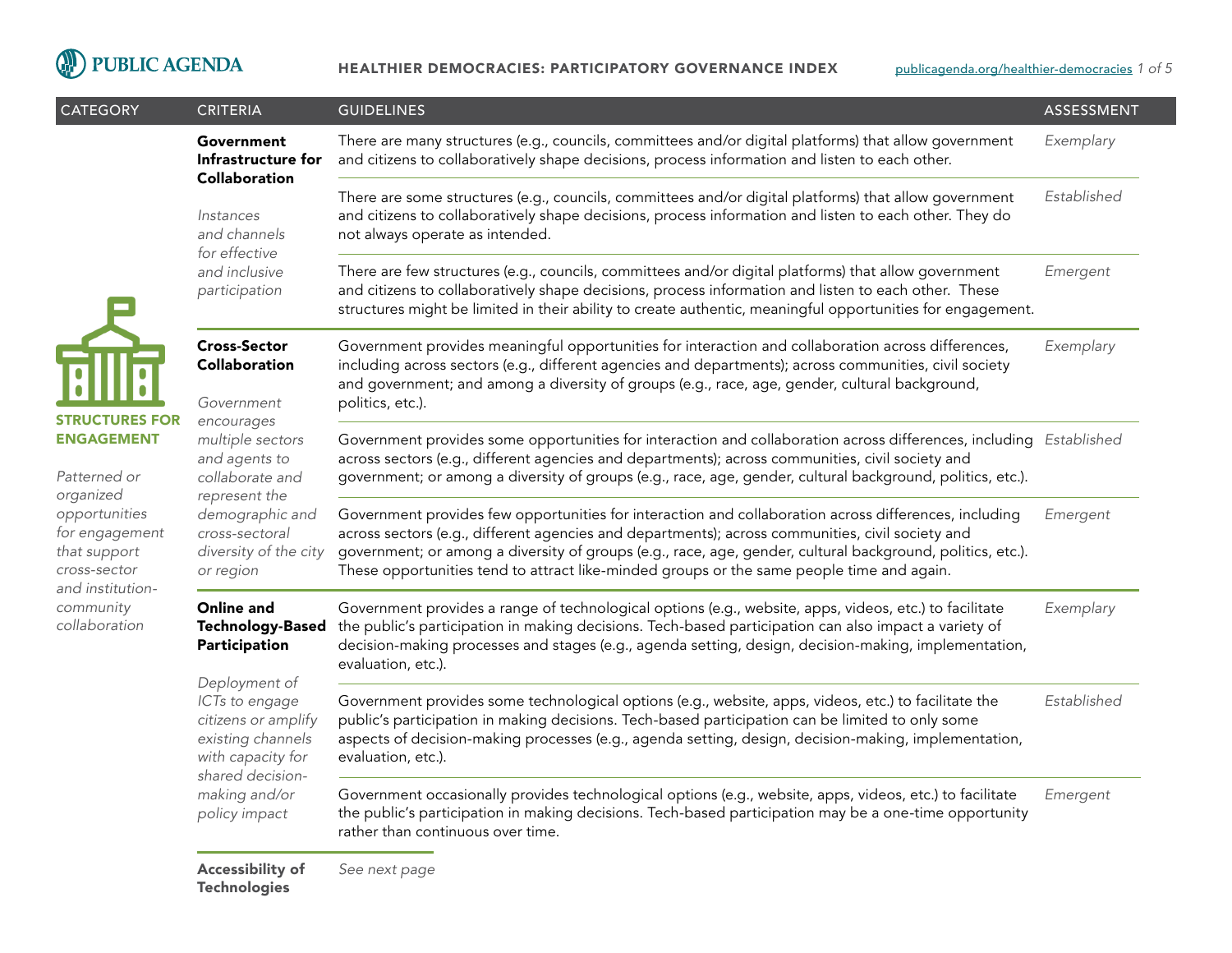# PUBLIC AGENDA

#### HEALTHIER DEMOCRACIES: PARTICIPATORY GOVERNANCE INDEX

| <b>CATEGORY</b>                                                                                                                              | <b>CRITERIA</b>                                                                                                          | <b>GUIDELINES</b>                                                                                                                                                                                                                                                                                                                                                                                     | <b>ASSESSMENT</b> |
|----------------------------------------------------------------------------------------------------------------------------------------------|--------------------------------------------------------------------------------------------------------------------------|-------------------------------------------------------------------------------------------------------------------------------------------------------------------------------------------------------------------------------------------------------------------------------------------------------------------------------------------------------------------------------------------------------|-------------------|
|                                                                                                                                              | Accessibility of<br><b>Technologies</b>                                                                                  | Technologies, channels and/or engagement strategies are designed to reach diverse groups, with special<br>attention paid to underrepresented communities and to the digital divide.                                                                                                                                                                                                                   | Exemplary         |
|                                                                                                                                              | Designed to<br>reach different                                                                                           | Technologies, channels and/or engagement strategies partially cater to underrepresented groups and<br>communities, and/or to the digital divide.                                                                                                                                                                                                                                                      | Established       |
| STRUCTURES FOR<br><b>ENGAGEMENT</b><br>Continued                                                                                             | audiences and/or<br>to lower barriers<br>to participation,<br>including support<br>for users                             | Technologies, channels and/or engagement strategies are designed without any special targeting of<br>underrepresented groups or accommodations for the digital divide.                                                                                                                                                                                                                                | Emergent          |
|                                                                                                                                              | <b>Capacity for</b><br>Impact                                                                                            | Government is receptive to collaboratively identifying and framing issues with the public, creating<br>opportunities for engagement where the results can have a clear impact on policy, and participants have<br>the possibility to follow up on compliance.                                                                                                                                         | Exemplary         |
|                                                                                                                                              | Meaningful<br>opportunities for<br>participation are<br>driven by issues                                                 | Government identifies the issues and then shares them with the public for feedback, creating some<br>opportunities for engagement where the results can have a clear impact on policy, and participants have<br>the possibility to at least partially follow up on compliance.                                                                                                                        | Established       |
| <b>OPPORTUNITIES</b><br><b>FOR</b><br><b>ENGAGEMENT</b>                                                                                      | identified as<br>important by the<br>public, that can<br>have identifiable<br>outcomes and<br>produce policy<br>change   | Government identifies issues and sets the agenda of what the public can engage about. The government<br>allows citizens to inform the government of their preferences, and there's a possibility for impact on policy<br>but not a clear path forward of how public participation would affect policy. Participants might not have the<br>possibility to follow up on compliance.                     | Emergent          |
| Participation is a<br>normalized and<br>embedded form<br>of public decision-<br>making, guiding<br>a citizen-centered<br>governance strategy | <b>Frequency and</b><br>Variety<br>Forms of partici-                                                                     | Government offers a wide range of channels for engagement that take place in different formats. Some<br>might be permanent while others might be designed as single opportunities to tackle specific challenges.<br>Multiple modes of entry ensure accessibility for different publics, and special attention is paid to grant<br>representation and/or access to marginalized and vulnerable groups. | Exemplary         |
|                                                                                                                                              | pation are diverse,<br>including e.g. online<br>and offline, hybrid<br>formats, single and<br>permanent bodies           | Government offers multiple channels for engagement, some of which can take place in different formats<br>or to tackle different issues. There might be a predominance of permanent or single/one-off processes.<br>Some might accommodate multiple modes of entry to ensure accessibility for different publics and/or grant<br>representation or access to marginalized and vulnerable groups.       | Established       |
|                                                                                                                                              | and opportunities<br>for engagement,<br>and government<br>is responsive at<br>different stages in<br>different processes | Government centralizes engagement in a few or one single channel, which can take place in a single format<br>or tackle single issues. They do not accommodate different publics or grant representation of specific<br>groups, but are rather aimed at the general public.                                                                                                                            | Emergent          |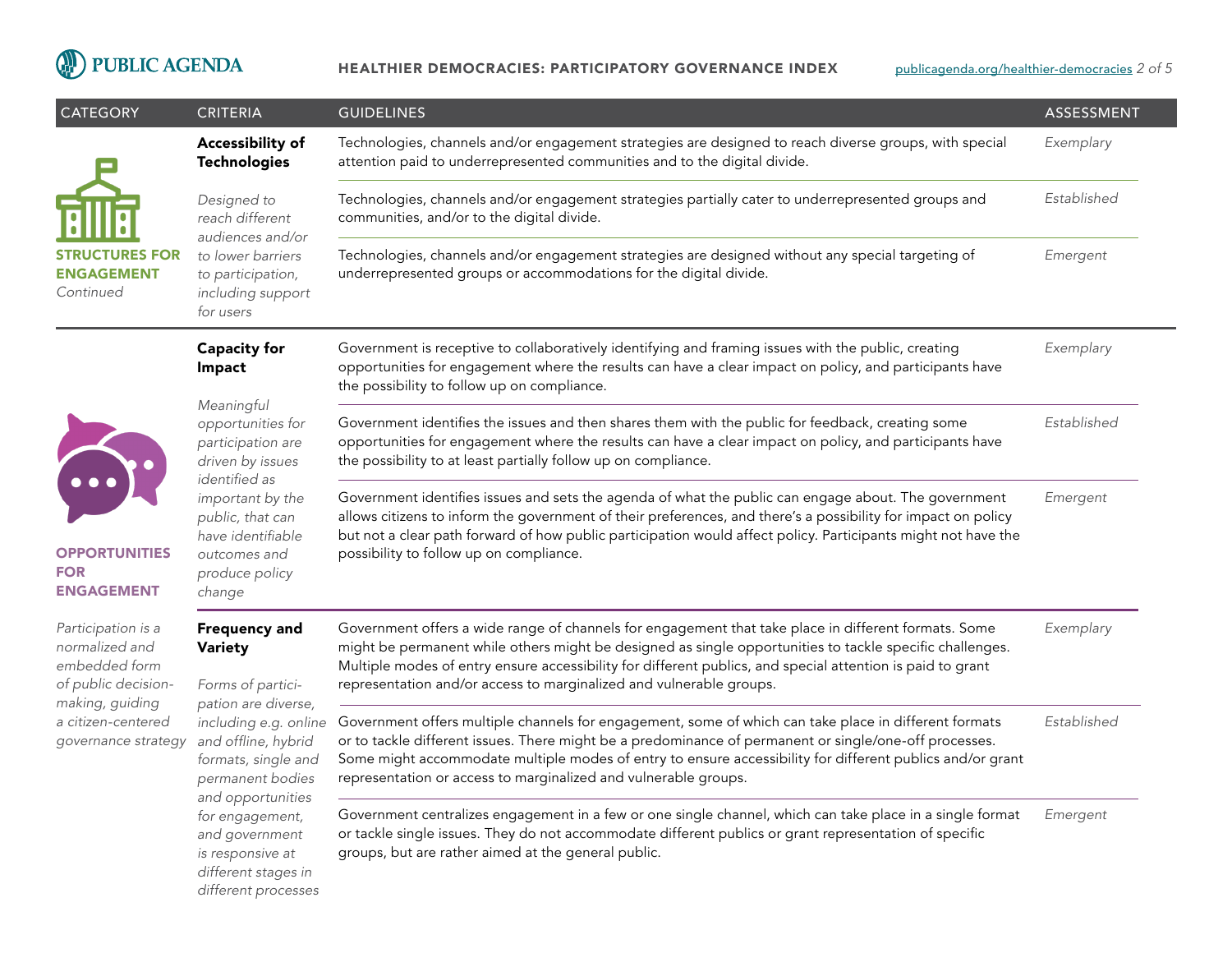

| <b>CATEGORY</b>                                                                                      | <b>CRITERIA</b>                                                                                 | <b>GUIDELINES</b>                                                                                                                                                                                                                                                                                                      | ASSESSMENT  |
|------------------------------------------------------------------------------------------------------|-------------------------------------------------------------------------------------------------|------------------------------------------------------------------------------------------------------------------------------------------------------------------------------------------------------------------------------------------------------------------------------------------------------------------------|-------------|
|                                                                                                      | <b>Effective and</b><br>Accessible<br>Communication                                             | Government communicates with the public in accessible language to inform citizens about opportunities,<br>schedules and conditions for engagement, and the purpose of citizen participation. Special attention is paid<br>to ensuring a broad reach among citizens, e.g. through communications in multiple languages. | Exemplary   |
|                                                                                                      | Public-facing<br>information<br>campaigns on                                                    | Government communicates with the public to inform citizens about opportunities, schedules and conditions<br>for engagement; the purpose of citizen participation is implied. Communication may or may not be in<br>multiple languages.                                                                                 | Established |
|                                                                                                      | the existence<br>of channels for<br>engagement, its<br>importance and<br>value                  | Government sometimes communicates with the public to inform citizens about opportunities for<br>engagement; though not systematically and not in an accessible language(s). The purpose of citizen<br>engagement is only somewhat clear or not directly addressed.                                                     | Emergent    |
| 尾                                                                                                    | <b>Formalization in</b><br><b>Laws and Policies</b>                                             | Engagement is formalized in legislation, executive decrees, policies, strategic planning, or other formal<br>documents. The legal and institutional policies or procedures for engagement have been co-created with<br>citizens and/or civil society prior to their establishment.                                     | Exemplary   |
| <b>COMMITMENT TO</b><br><b>ENGAGEMENT</b>                                                            | Formalization of<br>engagement in<br>(to some degree)<br>legally binding                        | Engagement is formalized to some degree (e.g. public policy guidelines, policy documentation). The legal<br>and institutional policies and procedures for engagement might have been consulted with citizens and/or civil<br>society prior to their establishment.                                                     | Established |
| Investment in<br>engagement as<br>a core value that<br>guides efforts<br>to promote<br>participation | regulation and<br>embeddedness<br>within government<br>institutions                             | Engagement is not formalized, but might be integrated in internal documents (e.g. party guidelines or<br>program). The legal and institutional policies and procedures for engagement have not been consulted with<br>citizens and/or civil society prior to their establishment.                                      | Emergent    |
|                                                                                                      | <b>Budgetary</b><br>Support                                                                     | Government has a dedicated and exclusive budget for engagement that has been in place over more than<br>one government mandate.                                                                                                                                                                                        | Exemplary   |
|                                                                                                      | <b>Budget dedicated</b><br>to supporting<br>the engagement<br>office, staff, and<br>programming | Government has budgetary support for engagement that has been in place over more than one year                                                                                                                                                                                                                         | Established |
|                                                                                                      |                                                                                                 | Government has some budgetary support for engagement, but it is not embedded in the yearly budget.                                                                                                                                                                                                                     | Emergent    |
|                                                                                                      | <b>Staffing and</b><br><b>Training</b>                                                          | See next page                                                                                                                                                                                                                                                                                                          |             |
|                                                                                                      | <b>Strategic</b><br><b>Planning and</b><br><b>Evaluation</b>                                    | See next page                                                                                                                                                                                                                                                                                                          |             |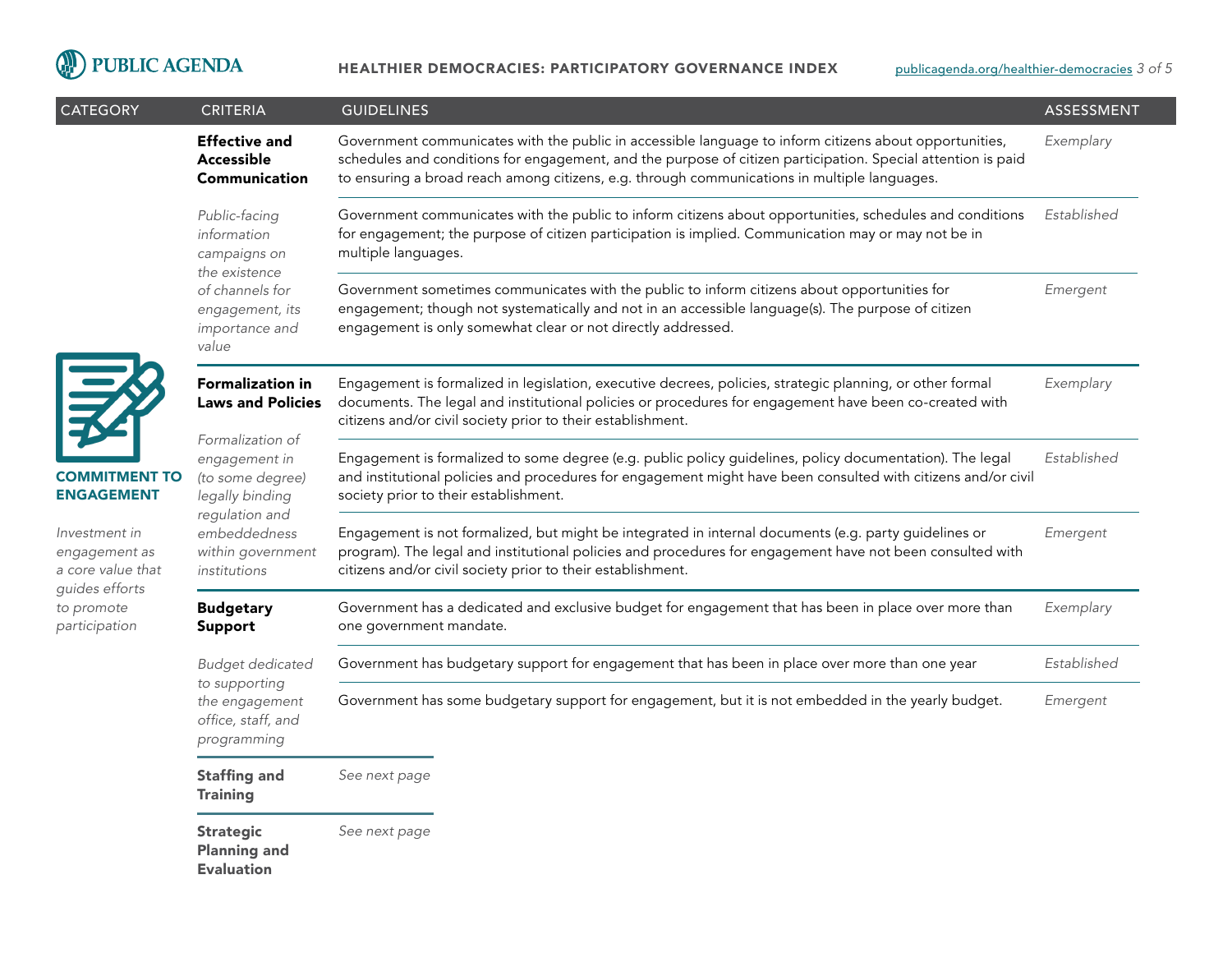

| <b>CATEGORY</b>                                        | <b>CRITERIA</b>                                                                                                                                                                                                           | <b>GUIDELINES</b>                                                                                                                                                                                                                                                                                                       | ASSESSMENT  |
|--------------------------------------------------------|---------------------------------------------------------------------------------------------------------------------------------------------------------------------------------------------------------------------------|-------------------------------------------------------------------------------------------------------------------------------------------------------------------------------------------------------------------------------------------------------------------------------------------------------------------------|-------------|
|                                                        | <b>Staffing and</b><br><b>Training</b>                                                                                                                                                                                    | Government has dedicated civic staff and/or a specific office or department for engagement. Public servants<br>have training opportunities for professional development in the area of engagement, and for attention to<br>equity.                                                                                      | Exemplary   |
|                                                        | Dedicated staff<br>and/or government<br>department tasked                                                                                                                                                                 | Government has dedicated civic staff for engagement. Public servants might have training opportunities for<br>professional development in the area of engagement, and for attention to equity.                                                                                                                          | Established |
| <b>COMMITMENT TO</b><br><b>ENGAGEMENT</b><br>Continued | with planning and<br>implementing en-<br>gagement; designed<br>to represent and in-<br>clude the communi-<br>ties they serve; and<br>with professionals<br>and/or professional-<br>ization opportunities<br>in engagement | Government has civic staff in charge of engagement projects. Public servants might have other<br>responsibilities and are not trained in engagement and/or for attention to equity.                                                                                                                                     | Emergent    |
|                                                        | <b>Strategic</b><br><b>Planning and</b><br><b>Evaluation</b>                                                                                                                                                              | Government uses plans or guidelines that lead the implementation of engagement opportunities embedded<br>within the broader institutional infrastructure, supported by an evaluation and monitoring structure. The<br>documentation of progress in the plan is easily accessible for the public, and revised as needed. | Exemplary   |
|                                                        | Commitment to<br>engagement is<br>included in short,<br>medium and long-<br>term goals, outputs<br>and outcomes, and<br>can be monitored                                                                                  | Government uses guidelines that lead the implementation of engagement opportunities, although they<br>might not be embedded within the broader institutional infrastructure. They might include a stage of<br>evaluation and monitoring, and the documentation might also be accessible to the public.                  | Established |
|                                                        |                                                                                                                                                                                                                           | Government does not use predetermined guidelines to lead the implementation of engagement<br>opportunities and/or does not evaluate and monitor them. The documentation of progress toward an<br>engagement goal is internal and informal and not accessible to the general public.                                     | Emergent    |
|                                                        | <b>Empowerment</b><br>and Community<br><b>Connections</b>                                                                                                                                                                 | See next page                                                                                                                                                                                                                                                                                                           |             |
| <b>COMMUNITY</b>                                       | <b>Hubs</b> and<br><b>Infrastructure</b>                                                                                                                                                                                  | See next page                                                                                                                                                                                                                                                                                                           |             |

BUILDING *See next page*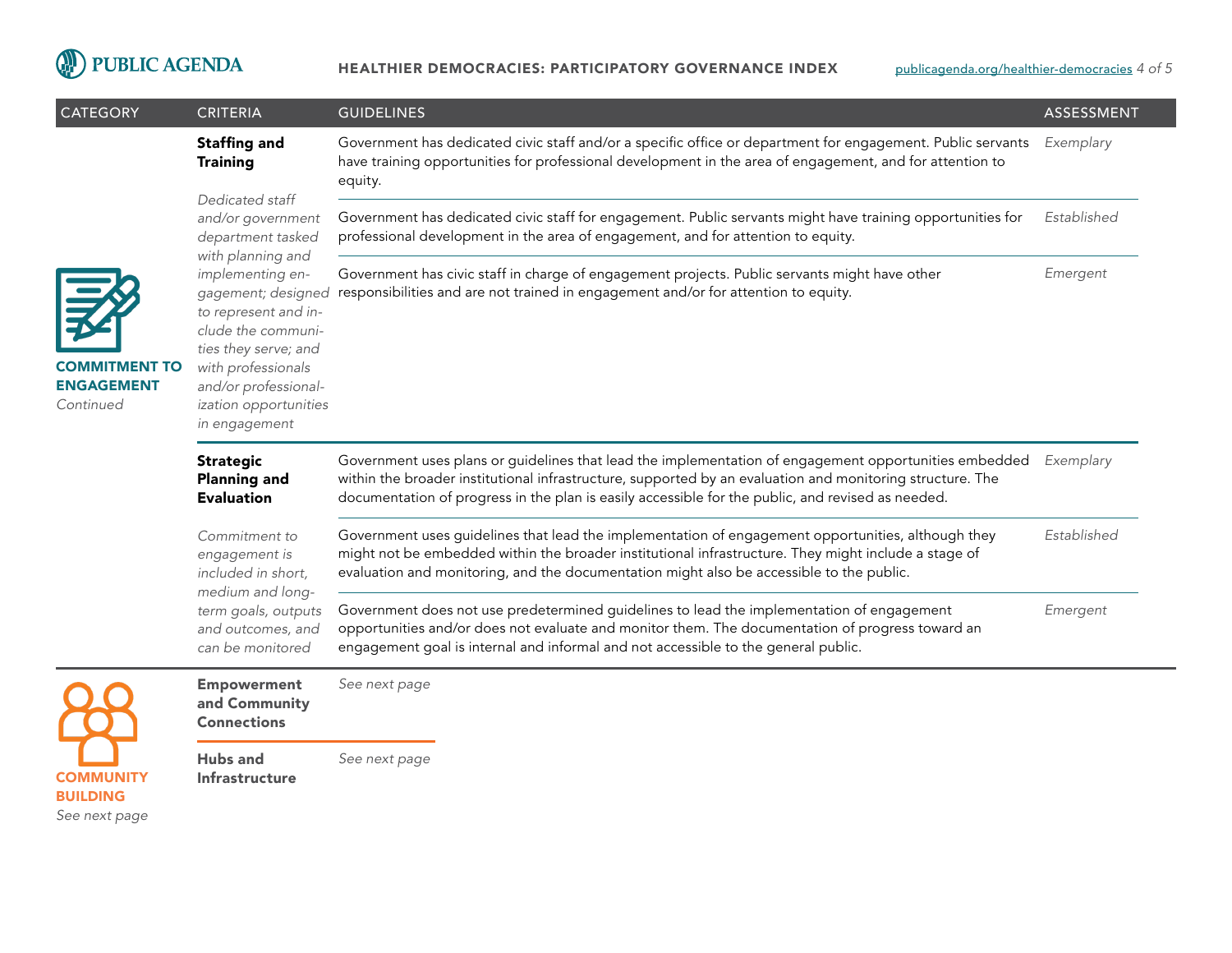

*initiatives*

| <b>CATEGORY</b>                                                                                               | <b>CRITERIA</b>                                                                                                                                         | <b>GUIDELINES</b>                                                                                                                                                                                                                                                                                                                              | ASSESSMENT  |
|---------------------------------------------------------------------------------------------------------------|---------------------------------------------------------------------------------------------------------------------------------------------------------|------------------------------------------------------------------------------------------------------------------------------------------------------------------------------------------------------------------------------------------------------------------------------------------------------------------------------------------------|-------------|
|                                                                                                               | <b>Empowerment</b><br>and Community<br><b>Connections</b>                                                                                               | Government encourages community action beyond its departments, agencies and programs. Community<br>organizing is fostered through local organizations and groups that represent key and/or underserved<br>communities.                                                                                                                         | Exemplary   |
|                                                                                                               | Government-led<br>initiatives foster                                                                                                                    | Government creates opportunities for community action within its departments, agencies and programs,<br>and sometimes supports local organizations and groups that represent key and/or underserved communities.                                                                                                                               | Established |
|                                                                                                               | the civic educa-<br>tion, engagement,<br>and social/political<br>organization within<br>the community;<br>fostering sustainable<br>forms of local orga- | Government shares information about opportunities for community action existing outside its departments,<br>agencies and programs, but is not focused on supporting the creation or facilitation of these efforts itself.<br>Government might not support local organizations and groups that represent key and/or underserved<br>communities. | Emergent    |
| <b>COMMUNITY</b>                                                                                              | nization and autono-<br>mous problem-solv-<br>ing capacities                                                                                            |                                                                                                                                                                                                                                                                                                                                                |             |
| <b>BUILDING</b><br>Engagement<br>processes foster<br>meaningful connec-<br>tions in and within<br>communities | <b>Hubs and</b><br>Infrastructure<br>Financial means,<br>staffing, training;<br>physical or digital<br>locations; and<br>other services are             | Government funds and sustains spaces, both in person and online, for communities to meet with and<br>without government representation present to collaborate, and experiment. Infrastructure is designed<br>to reduce accessibility barriers and foster diverse encounters.                                                                   | Exemplary   |
|                                                                                                               |                                                                                                                                                         | Government offers some spaces, in person and/or online, for communities to meet and collaborate<br>(with and without government representation present). There is dedicated support at request of some<br>groups or organizations to reduce accessibility barriers.                                                                            | Established |
|                                                                                                               | provided by the<br>government to allow<br>communities to<br>meet, interact and<br>develop their own                                                     | Government offers basic support for communities to meet and collaborate (with and without government<br>representation present). Spaces, in person or online, are not designed to reduce accessibility barriers or<br>foster diverse encounters.                                                                                               | Emergent    |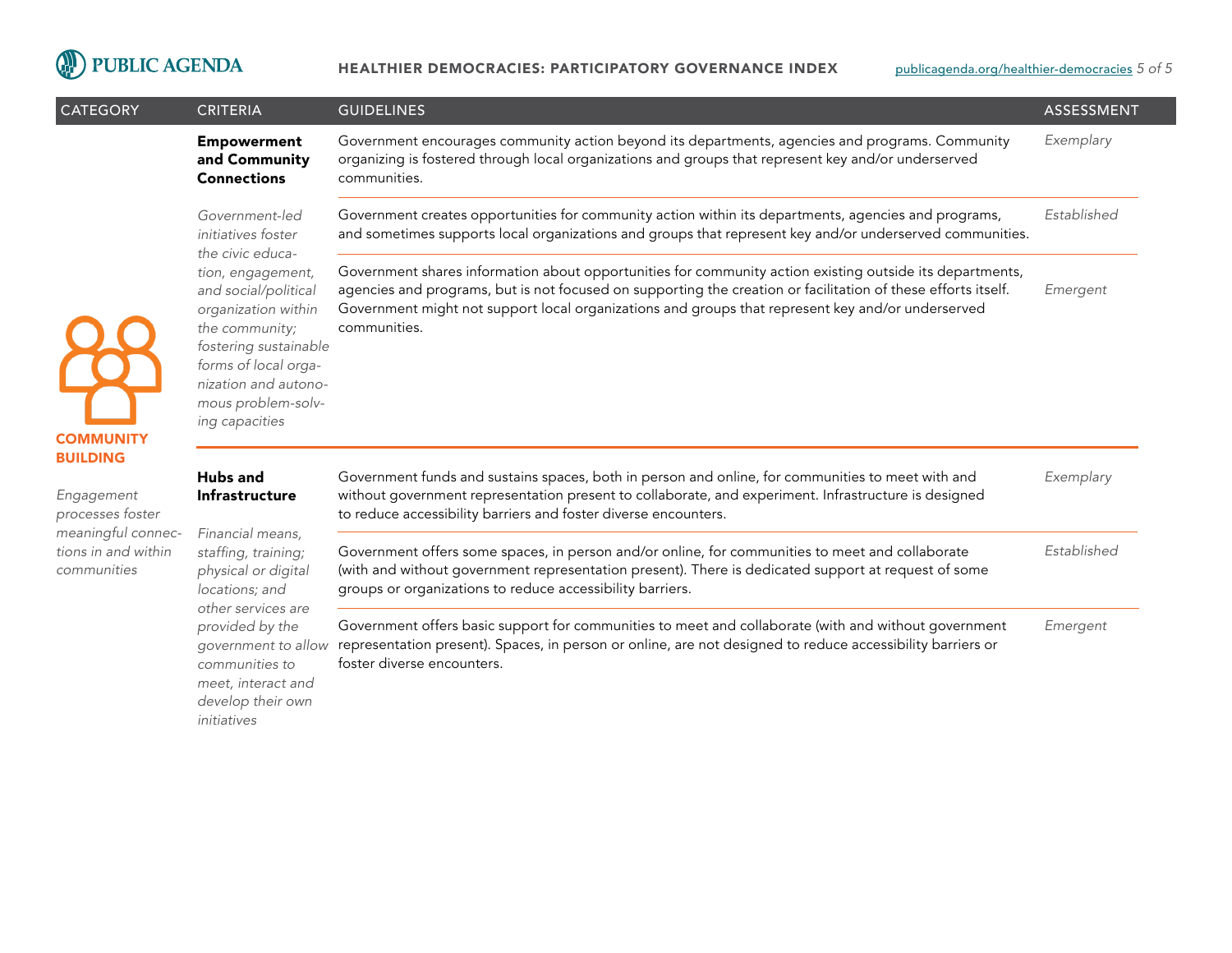# CATEGORY REFLECTION QUESTIONS

# **Engagement Structures**

### INFRASTRUCTURE FOR COLLABORATION

- In what ways can residents in your community directly engage with the government or public officials? What about ways that government officials can directly engage with a diverse array of participants?
- Do these structures allow for consultation? For collaboration? For work at different phases of a project or development process or policy making cycle?
- What councils, committees, digital platforms or in-person meetings are built into your ongoing engagement with residents?
- Are the engagement opportunities in your system interconnected or centrally organized?
- How do the structures in your system flex and adapt to the changing needs or different opportunities for engagement? Do you have a one-size-fits all approach, an approach that you redesign each time the demand arises or a flexible system that can be customized to meet your needs?

### CROSS-SECTOR COLLABORATION

- Do your government structures intersect with, or work alongside, citizen action networks, civil society or nonprofit organizations and community-based or neighborhood associations to support engagement efforts?
- Does the government host and facilitate opportunities for different organizations interested in collaboration to connect and collaborate?
- How do you engage with existing groups to ensure engagement with a wide and diverse range of participants in your community?
- How do you leverage the expertise of cross-sector organizations in your own participatory engagement processes?

### USE OF TECHNOLOGY

- What low- and high-tech options for engagement does your government support?
- Are there a range of options available for participants to use, including websites, apps, videos, hotlines, text-messaging or social media groups?
- Is technology used to replace, supplement or enhance in-person engagement opportunities or consultations?
- What measures do you take to ensure that a wide and diverse range of participants are able to use digital technologies for engagement?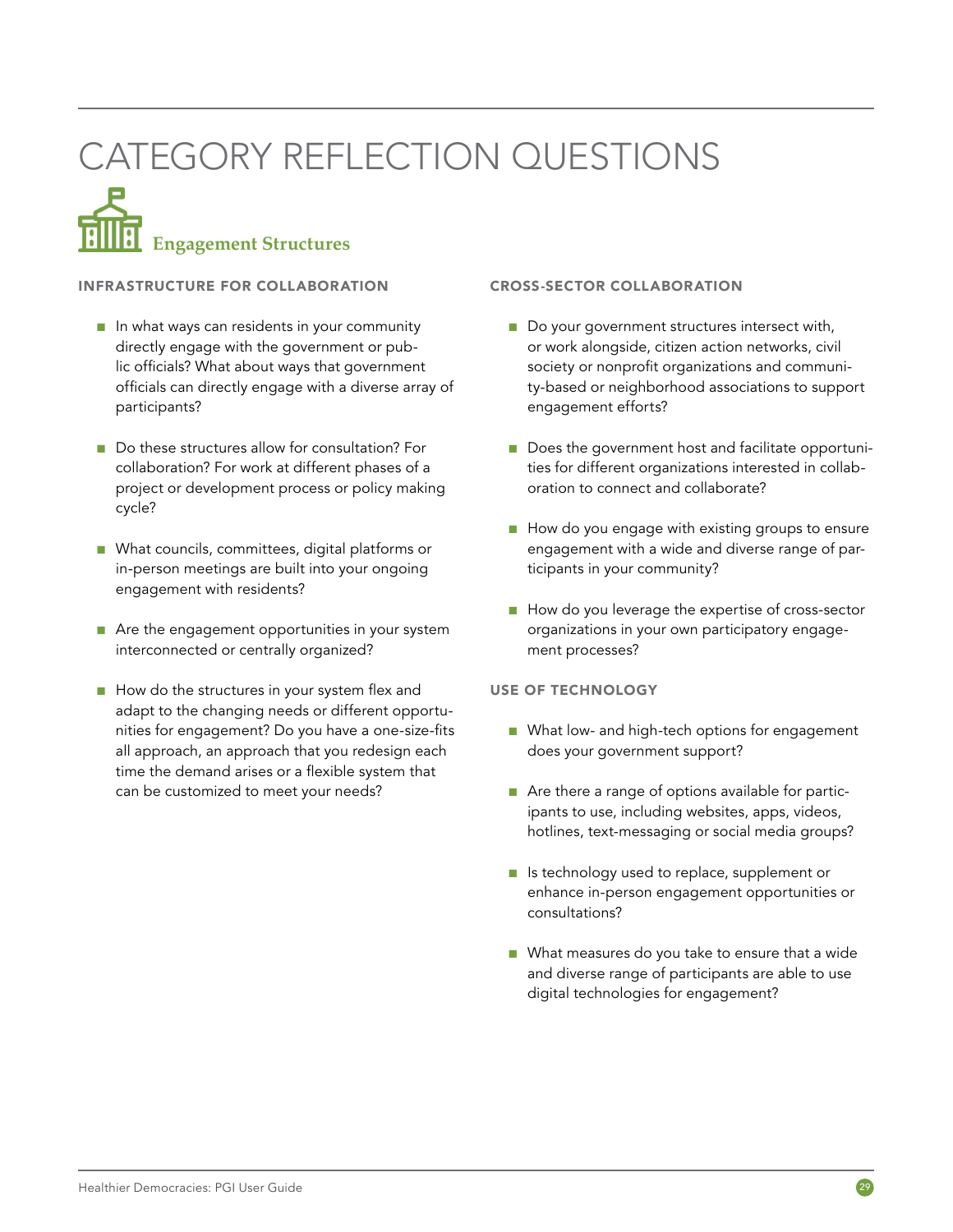

### CAPACITY FOR IMPACT

- Where do your engagement opportunities fall in the cycle of developing projects or policies? Are you seeking new ideas or opinions on your own ideas?
- Are constituents primarily providing feedback on government-initiated proposals or are they involved in the conceptualization and development stage?
- What decision-making power lies outside of government-led institutions or processes?
- Does your community have processes in place in which governments are committed to the implementation or funding of resident-designed initiatives?
- How are citizens involved in long-term or strategic planning in your community?
- Is there funding allocated for participatory budgeting or to support ideas that originated from your community members?

#### FREQUENCY AND VARIETY

- Are there multiple opportunities for resident engagement in both short- and long-term planning or decision-making processes?
- Are some events targeted toward smaller audiences and others designed to engage bigger groups?
- Do your in-person engagement events have hybrid or online alternatives?
- What time of day or week do you provide opportunities for engagement?
- Do you design engagement opportunities explicitly to attract participants beyond "the usual suspects"?
- How are your opportunities advertised? Where can people get information on how to get involved?



### COMMUNICATION AND MESSAGING

- How does your government inform people about opportunities for engagement?
- What information do you provide them about what to expect from engagement opportunities, how their input will be used and what follow up information will be provided?
- Have you used a slogan, media campaign or mission statement that indicates the importance of public participation?
- What languages do you use for outreach and engagement?
- How do you communicate the value of engagement to the people with whom you work, overall?

### FORMALIZATION

- Where in your government does formal legislation, executive decrees, policies, strategic plans or other formal documents explicitly support participatory engagement?
- How else is engagement embedded in ongoing and sustained processes?
- What dedicated funds are available to conduct impactful participatory processes?
- Do you have an independent office, such as a Citizen Participation Office, aimed at supporting engagement opportunities?
- Are staff in your government formally trained in methods of engagement? Are there dedicated staff for engagement processes?

### STRATEGIC PLANNING AND EVALUATION

- How are citizens involved in government strategic planning processes?
- Do participants set priorities and define goals or respond and provide feedback on established goals?
- What is your evaluation process for engagement or for projects with engagement components? How do you share the findings from these assessments with your stakeholders?